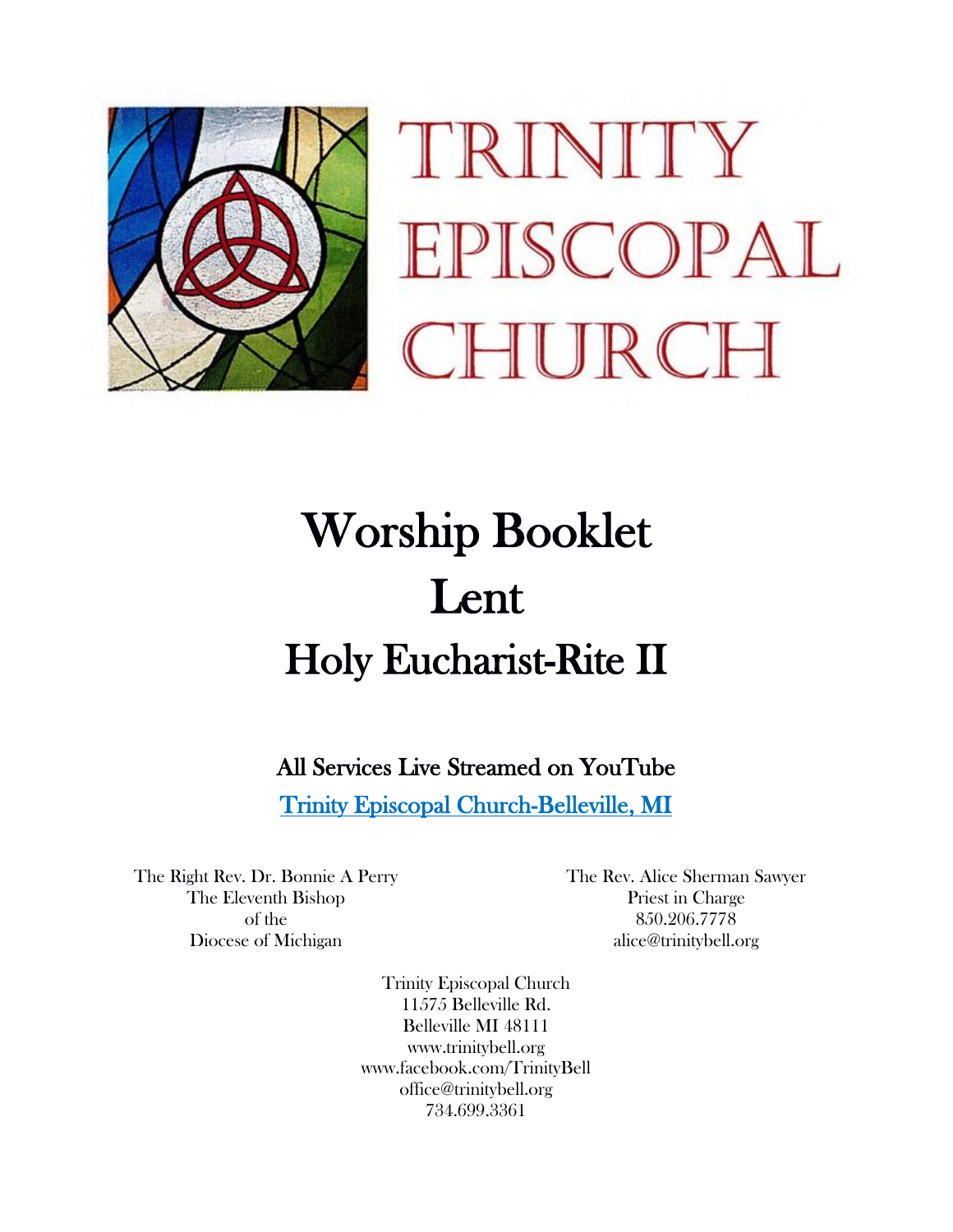**Please observe silence in the sanctuary before the service begins.**

#### **PRELUDE**

**PROCESSIONAL HYMN** *Please see Hymnboard*

## THE WORD of god

 *The congregation stands* 

**ACCLAMATION** *The congregation remains standing* 

*Celebrant* Bless the Lord who forgives all our sins.

**People His mercy endures forever.**

#### **COLLECT FOR PURITY**

*Celebrant* Let us ask God to prepare our hearts for worship *In unison* **Almighty God, to you all hearts are open, all desires known, and from you no secrets are hid: Cleanse the thoughts of our hearts by the inspiration of your Holy Spirit, that we may perfectly love you, and worthily magnify your holy Name; through Christ our Lord. Amen.**

*Celebrant* If we say we have no sin, we deceive ourselves, and the truth is not in us. But if we confess our sins, God, who is faithful and just, will forgive our sins and cleanse us from all unrighteousness. *1 John 1:8,9*

#### **CONFESSION OF SIN**

*Celebrant* Let us confess our sins to God and our neighbor *Kneel or remain standing*

#### **Celebrant and People**

**God of all mercy, we confess that we have sinned against you, opposing your will in our lives. We have denied your goodness in each other, in ourselves, and in the world you have created. We repent of the evil that enslaves us, the evil we have done, and the evil done on our behalf. Forgive, restore, and strengthen us through our Savior Jesus Christ, that we may abide in your love and serve only your will. AMEN**

#### **ABSOLUTION**

**KYRIE** *also known as* **KYRIE ELEISON** *Greek for "Lord, have mercy"*

*Celebrant* Lord, have mercy **People Christ, have mercy** *Celebrant* Lord, have mercy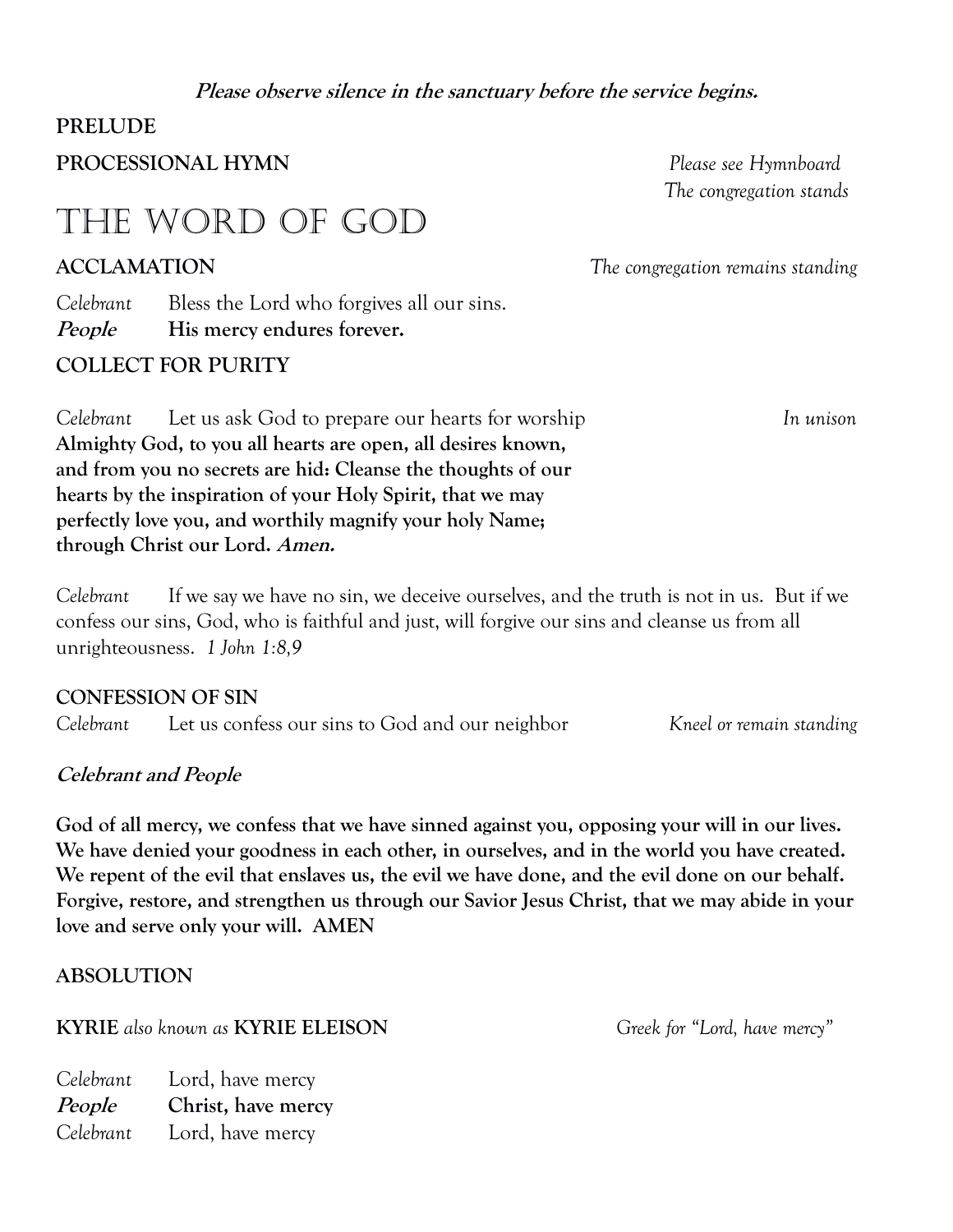*Please refer to the insert provided for the scripture readings. All Psalms will be read responsively by*  **whole verse** *and once finished* **the people respond saying the refrain on the insert.** *The people's response after the Old Testament & Epistle readings after "The Word of the Lord" is:*  **Thanks be to God***. Following "The Holy Gospel of our Lord Jesus Christ according to\_\_\_\_\_." (Matthew, Mark, Luke or John)* **People respond: Glory to you, Lord Christ.** *The Gospel is read & ends: The Gospel of the Lord* **People respond: Praise to you, Lord Christ**

### **THE COLLECT OF THE DAY**

*Celebrant* The Lord be with you **People And also with you** *Celebrant* Let us pray… **THE LESSONS GRADUAL HYMN** *See Hymnboard* **GOSPEL THE SERMON: The Rev. Alice Sherman Sawyer**  *A brief period of silence follows the sermon.*

**THE NICENE CREED** *The congregation stands and speaks in unison*

*The Nicene Creed is a historical statement agreed upon by the First Council of Nicea that was convened by Constantine in order to seek consensus regarding the core doctrines of Christian faith. It is our unified statement of faith-that's why it begins with "We believe."*

*Celebrant and People*

**We believe in one God, the Father, the Almighty, maker of heaven and earth,**

**of all that is, seen and unseen.**

**We believe in one Lord, Jesus Christ, the only Son of God, eternally begotten of the Father, God from God, Light from Light, true God from true God, begotten, not made, of one Being with the Father. Through him all things were made.**

**For us and for our salvation he came down from heaven: by the power of the Holy Spirit he became incarnate from the Virgin Mary, and was made man.**

**For our sake he was crucified under Pontius Pilate; he suffered death and was buried. On the third day he rose again in accordance with the Scriptures; he ascended into heaven and is seated at the right hand of the Father.**

**He will come again in glory to judge the living and the dead, and his kingdom will have no end. We believe in the Holy Spirit, the Lord, the giver of life, who proceeds from the Father and the Son. With the Father and the Son he is worshiped and glorified. He has spoken through the Prophets.**

**We believe in one holy catholic and apostolic Church. We acknowledge one baptism for the forgiveness of sins. We look for the resurrection of the dead, and the life of the world to come. Amen.**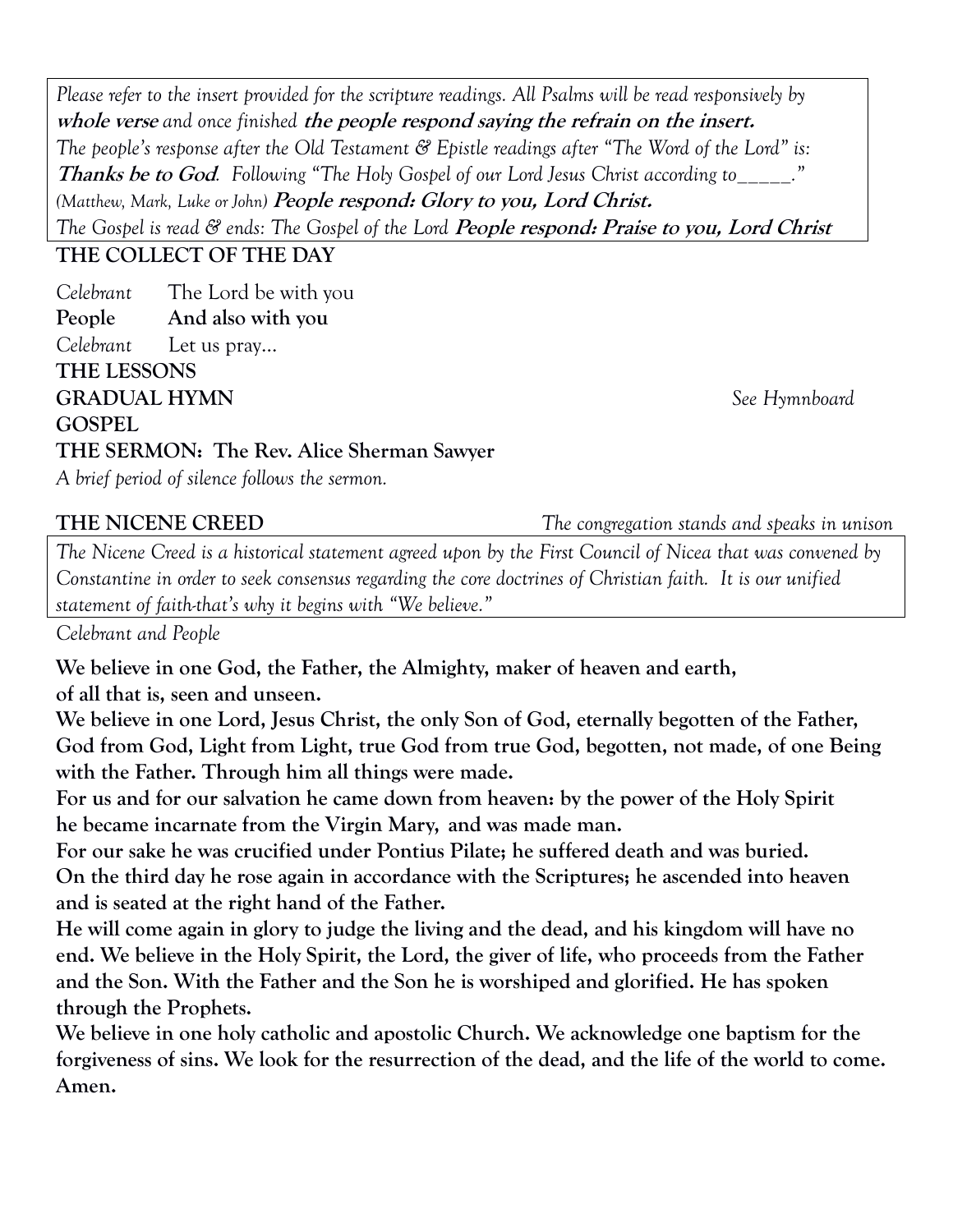#### **PRAYERS OF THE PEOPLE**

*Leader*

With all our heart and with all our mind, let us pray to the Lord, saying "Lord, have mercy."

For the peace from above, for the loving-kindness of God, and for the salvation of our souls, let us pray to the Lord.

#### **Lord, have mercy***.*

For the peace of the world, for the welfare of the Holy Church of God, and for the unity of all peoples, let us pray to the Lord. **Lord, have mercy.**

For the leaders and all in authority of nations impacted by war, instill the desire to prayerfully discern your will, and grant them the courage to pursue it, let us pray to the Lord. **Lord, have mercy.**

For the safety of those who travel on land, on water, or in the air, let us pray to the Lord. **Lord, have mercy.**

For our Presiding Bishop Michael, our own Bishop Bonnie, and for Alice our priest, let us pray to the Lord.

#### **Lord, have mercy***.*

For the aged and infirm, for the widowed and orphans, and for the sick and the suffering, especially those on our prayer list, let us pray to the Lord.

#### **Lord, have mercy.**

For the children who are confused, crying, cold, and hungry. Let us pray to the Lord. **Lord, have mercy.**

For the poor and the oppressed, for prisoners and captives, for refugees, and for all who are caring for them, let us pray to the Lord. **Lord, have mercy.**

Defend us, deliver us, and in thy compassion protect us, O Lord, by thy grace. **Lord, have mercy.** *Silence. The Celebrant adds a concluding Collect.*

#### **THE PEACE**

*Celebrant* The peace of the Lord be always with you. **People And also with you.**

**ANNOUNCEMENTS**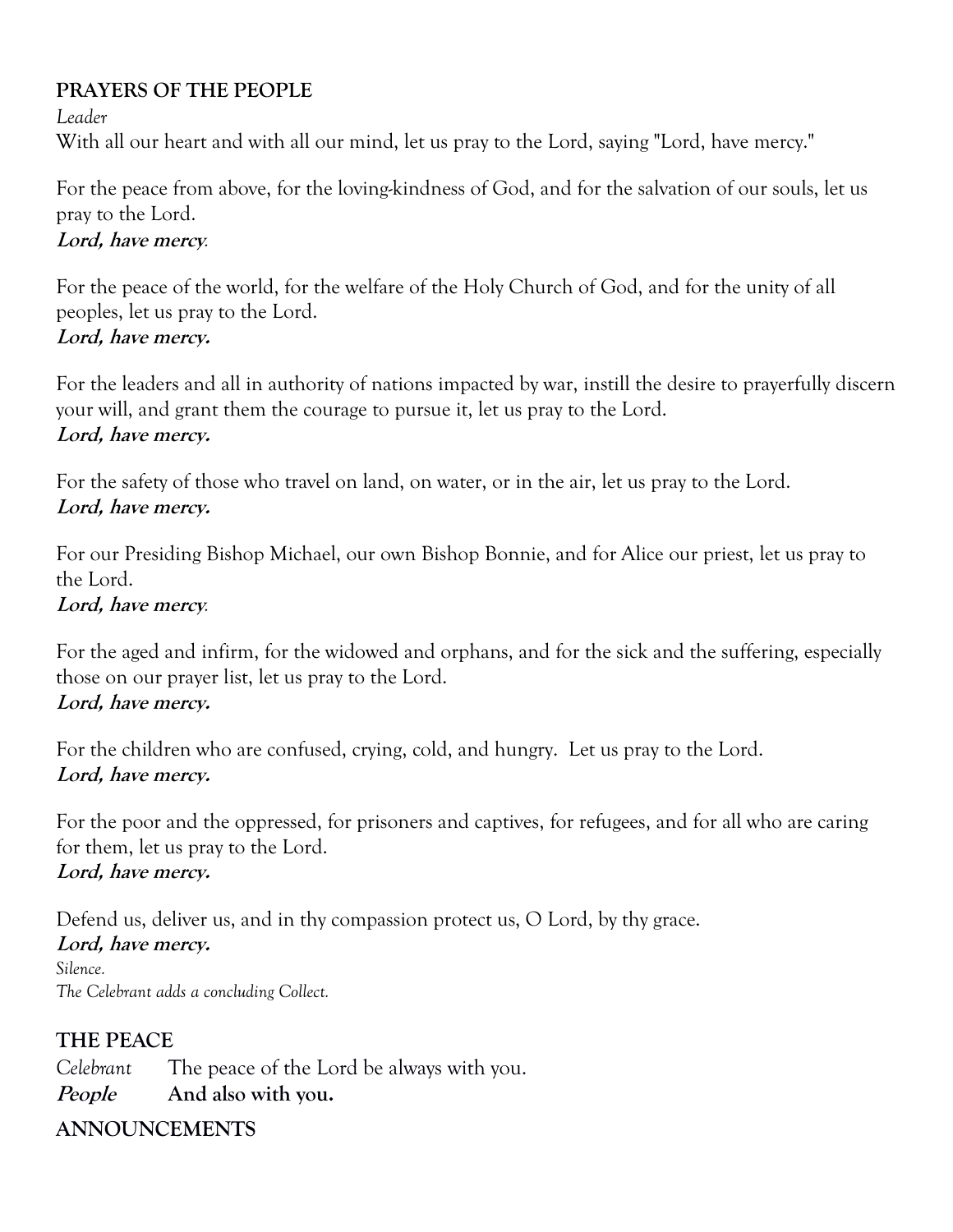#### **OFFERING OF OUR GIFTS** *Collection plates will be passed*

*The purpose of the Offering (Offertory) is to acknowledge God as the source of all we have and to make a thankful response, trusting that what God provides will be enough. We offer monetary gifts, and we offer our selves, our souls, and bodies, to serve God here on earth.* **We stand and sing the DOXOLOGY when the offerings are brought forward.**

**OFFERTORY ANTHEM** See Hymnboard or the Choir will sing

#### **DOXOLOGY** *WLP* #785

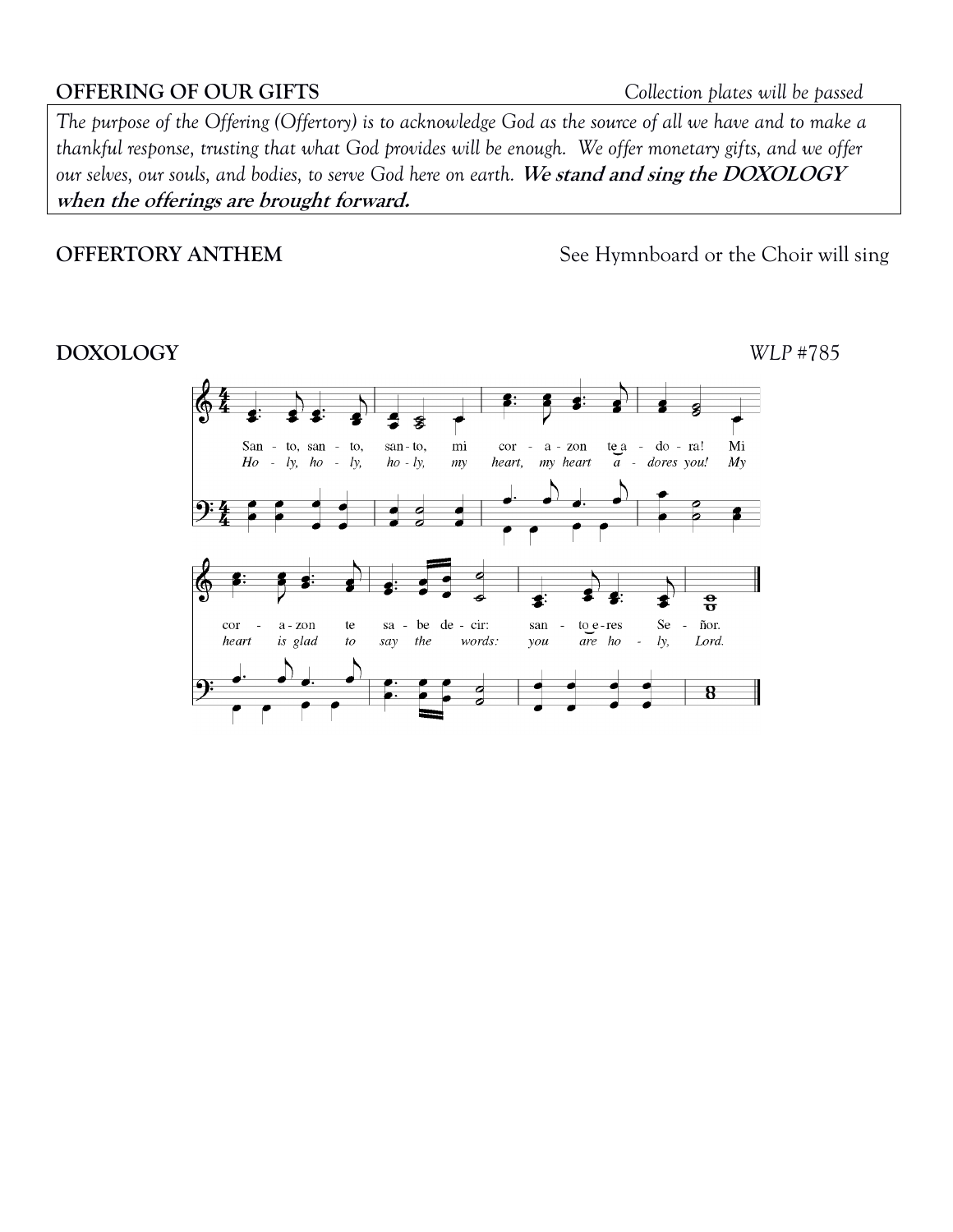# THE GREAT THANKSGIVING

*The congregation stands* **Eucharistic Prayer A**

| Celebrant | The Lord be with you.                      |
|-----------|--------------------------------------------|
| People    | And also with you.                         |
| Celebrant | Lift up your hearts.                       |
| People    | We lift them to the Lord.                  |
| Celebrant | Let us give thanks to the Lord our God.    |
| People    | It is right to give our thanks and praise. |

It is right, and a good and joyful thing, always and everywhere to give thanks to you, Almighty God, Creator of heaven and earth.

*Here a Proper Preface is said by the Celebrant*

Therefore, we praise you, joining our voices with Angels and Archangels and with all the company of heaven, who for ever sing this hymn to proclaim the glory of your Name:

*Celebrant and People*

**SANCTUS** *Latin for "Holy"* **Holy, holy, holy Lord, God of power and might, Heaven and earth are full of your glory. Hosanna in the highest. Blessed is he who comes in the name of the Lord. Hosanna in the highest.** 

*The congregation may stand or kneel*

Holy and gracious God: In your infinite love you made us for yourself, and, when we had fallen into sin and become subject to evil and death, you, in your mercy, sent Jesus Christ, your only and eternal Son, to share our human nature, to live and die as one of us, to reconcile us to you, the God of all. He stretched out his arms upon the cross, and offered himself, in obedience to your will, a perfect sacrifice for the whole world.

*At the following words concerning the bread, the Celebrant is to hold it, or to lay a hand upon it; and at the words concerning the cup, to hold or place a hand upon the cup and any other vessel containing wine to be consecrated.*

On the night he was handed over to suffering and death, our Lord Jesus Christ took bread; and when he had given thanks to you, he broke it, and gave it to his disciples, and said, "Take, eat: This is my Body, which is given for you. Do this for the remembrance of me." After supper he took the cup of wine; and when he had given thanks, he gave it to them, and said, "Drink this, all of you: This is my Blood of the new Covenant, which is shed for you and for many for the forgiveness of sins. Whenever you drink it, do this for the remembrance of me."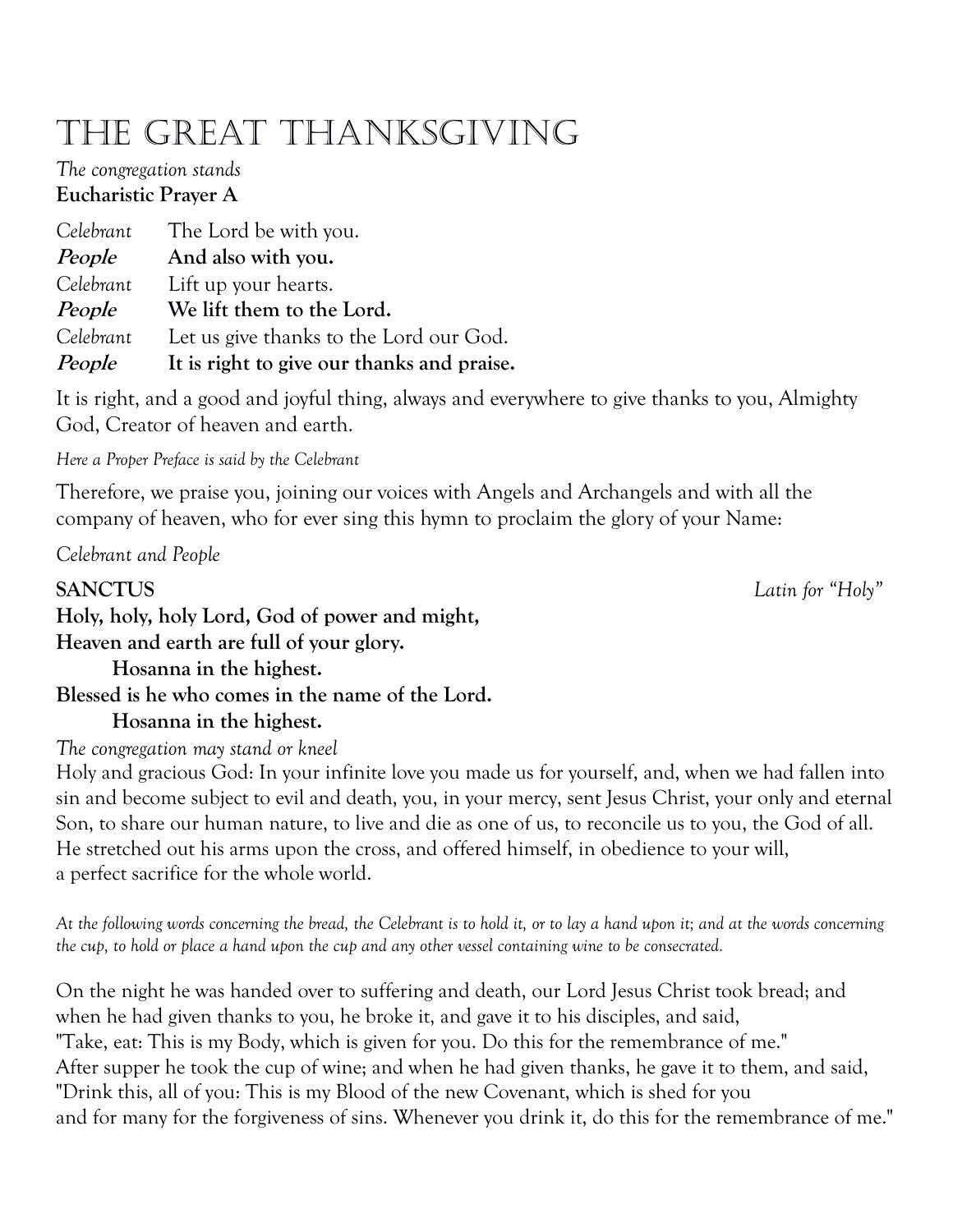Therefore we proclaim the mystery of faith: *Celebrant and People* **Christ has died. Christ is risen. Christ will come again.**

*The Celebrant continues*

We celebrate the memorial of our redemption, most merciful God, in this sacrifice of praise and thanksgiving. Recalling his death, resurrection, and ascension, we offer you these gifts. Sanctify them by your Holy Spirit to be for your people the Body and Blood of your Son, the holy food and drink of new and unending life in him. Sanctify us also that we may faithfully receive this holy Sacrament, and serve you in unity, constancy, and peace; and at the last day bring us with all your saints into the joy of your eternal kingdom.

All this we ask through your Son Jesus Christ: By him, and with him, and in him, in the unity of the Holy Spirit all honor and glory is yours, Almighty God, now and for ever. **AMEN.**

#### **THE LORD'S PRAYER**

*Celebrant* And now, as our Savior Christ has taught us, we are bold to say, *People and Celebrant* **Our Father, who art in heaven, hallowed be thy Name, thy kingdom come, thy will be done, on earth as it is in heaven. Give us this day our daily bread. And forgive us our trespasses, as we forgive those who trespass against us. And lead us not into temptation, but deliver us from evil. For thine is the kingdom, and the power, and the glory, for ever and ever. Amen.** 

#### **THE BREAKING OF THE BREAD**

*The Celebrant breaks the consecrated Bread. A period of silence is kept.*

#### **FRACTION**

- *Celebrant* Behold the Body of Christ
- **People May we become what we receive.**

### **THE INVITATION**

*Everyone is welcome to receive Holy Communion at Trinity. People are invited to the altar ail, beginning with the front rows and moving toward the back. You'll exit the pew on the outside aisle and return down the center. If you prefer to receive a blessing, come forward to the rail and cross your arms on your chest as the priest approaches.*